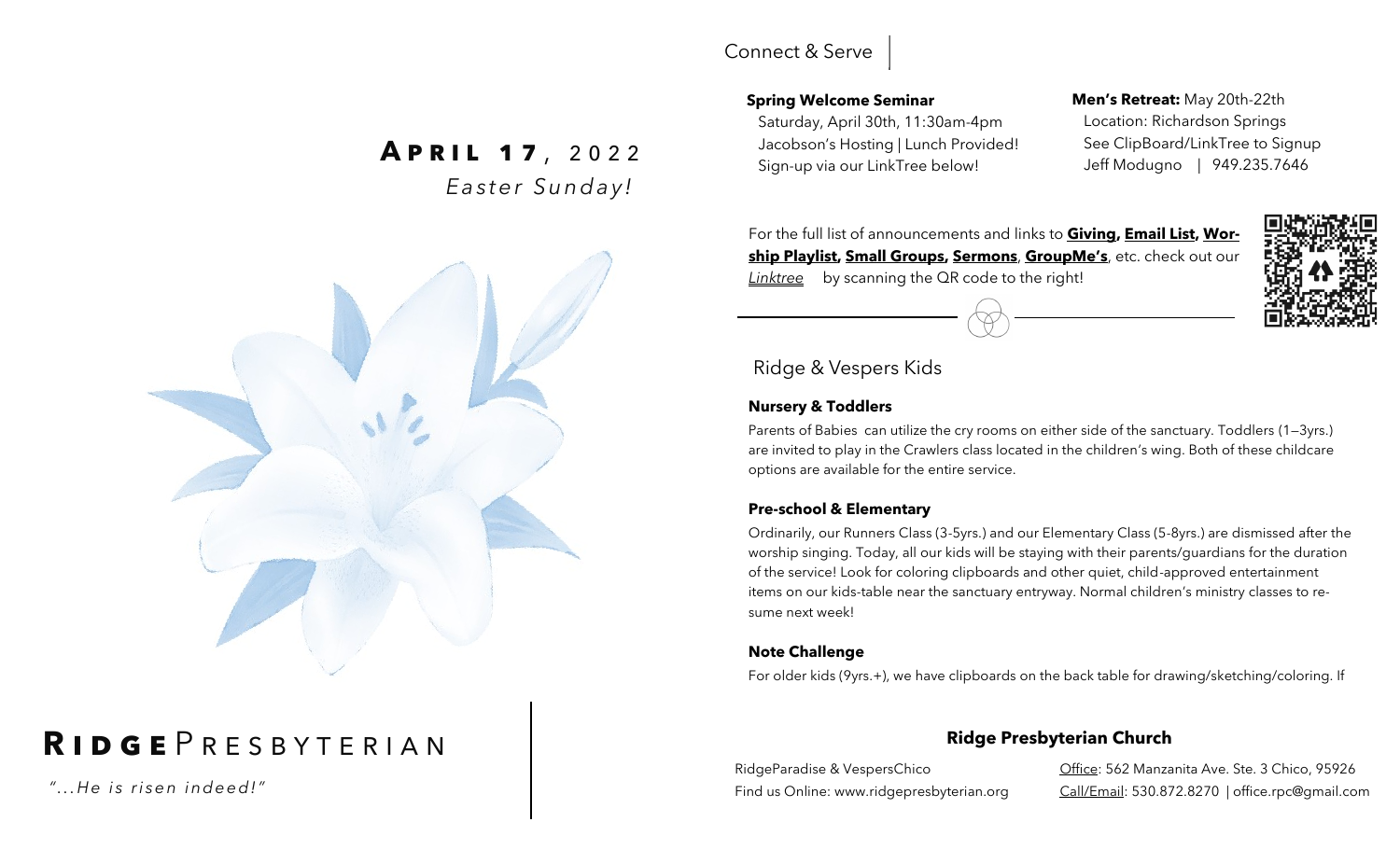**Ridge Presbyterian** is a church of people gathered around one thing—Jesus Christ, and his gospel of unlimited grace. As a church, we come from lots of different places: lost, found, burned, cynical, broken, hurting, or some combination of all of these. But what unites us and keeps us coming back together week after week is the reality of a Savior who has given unimaginable hope to any who admit their need and sprawl out before Him. This Jesus is really all we have to offer at RPC. We are convinced that not only is He enough, but that HE alone is true wisdom, life, and fullness of joy.

**If you are new** or newish here, we are so glad that you have joined us! We would love to know more about you, as well as give you the chance to learn a bit more about us. Use the QR code to the right to access our welcome card and let us know you were here.

#### **Call to Worship** - Luke 24.36-41

"As they were talking about these things, Jesus himself stood among them, and said to them, 'Peace to you!' But they were startled and frightened and thought they saw a spirit. And he said to them, 'Why are you troubled, and why do doubts arise in your hearts? See my hands and my feet, that it is I myself. Touch me, and see. For a spirit does not have flesh and bones as you see that I have.' And when he had said this, he showed them his hands and his feet. And while they still disbelieved for joy and were marveling, he said to them, 'Have you anything here to eat?'"

*—Opening Prayer—*

#### **Songs of Worship and Praise**

Please feel free to worship in the way that the Lord is leading. Whether standing or sitting, hands raised or kneeling before the Lord. There is no required posture.

#### **Tithes & Offerings**

Our ushers will pass collection baskets during the final song. If writing a check, please make payable to "Ridge Presbyterian Church" since VespersChico and RidgeParadise are both sites of Ridge Presbyterian. Thank you for your generosity!

#### **Confession of Faith** - *Wstmnstr Lgr Catechism, Q&A #52 [Adapted]*

Q: How was Christ exalted in His resurrection?

**A: Christ was exalted in His resurrection, in that, not having seen decay in death—in which it was impossible for Him to be held—and having the very same body in which He suffered, but without mortality and other infirmities, He rose again from the dead on the third day. By His own power, …** 

*God calls His people into worship, not the other way around. His Word is the only thing that can truly draw our hearts into worship in Spirit and Truth. And so, we begin here.* 

п

10

*The Bible tells us to let the Word of Christ dwell within us richly by "singing psalms, hymns, and spiritual songs." Thus, an essential element of public worship is to sing of what God has done, and about our delight in Him.* 

*Tithes and Offerings are part of our worship and response to the gospel. When we grasp that "He who was rich, for our sake became poor" it stirs us to reflect that generosity in our giving.*

*Creeds give us a chance to proclaim what we believe while also acknowledging that we are part of something bigger than this local church. We join our voice to Christians around the globe and throughout history who have confessed these same creeds.*

#### **Confession of Faith** - *Westminster L.C., Q&A #52 [Cont.]*

**… He thereby declared Himself to be the Son of God, to have satisfied divine justice, to have vanquished death and him who had the power of it, and is now enthroned as the Lord of the living and of the dead. All this He did as a representative person, the head of His church, for their justification, making them alive in grace, supporting them against enemies, and assuring them of their resurrection from the dead at the last day. Amen.** 

#### **Kids Moment** - Josh Lee

Children of all ages are welcome upfront to join Pastor Josh for a special Easter Sunday themed Kids Moment! Parents are welcome to help accompany or stay near your kids as is needed or helpful. Kids will be dismissed back to their seats when the moment concludes!

#### **Greetings & Fellowship**

Welcome to all newcomers and visiting guests today. We are glad you are here! We'd love to connect with you through the welcome card linked to the QR code.

#### **Preaching of God's Word** - Acts 13.30

"Four Nuggets" Pastor Josh Lee

<sup>30</sup> But God raised him from the dead.

*Notes:*

#### **Sacrament of the Lord's Supper**

If needed, Communion elements can be found on the back table. Please dispose of empty cups by giving to a deacon during collection or disposing in the bins on the way out of the Sanctuary.

\_\_\_\_\_\_\_\_\_\_\_\_\_\_\_\_\_\_\_\_\_\_\_\_\_\_\_\_\_\_\_\_\_\_\_\_\_\_\_\_\_\_\_\_\_\_\_\_\_\_\_\_\_\_\_\_\_\_\_\_\_\_\_\_\_\_\_\_\_\_\_\_\_\_ \_\_\_\_\_\_\_\_\_\_\_\_\_\_\_\_\_\_\_\_\_\_\_\_\_\_\_\_\_\_\_\_\_\_\_\_\_\_\_\_\_\_\_\_\_\_\_\_\_\_\_\_\_\_\_\_\_\_\_\_\_\_\_\_\_\_\_\_\_\_\_\_\_\_ \_\_\_\_\_\_\_\_\_\_\_\_\_\_\_\_\_\_\_\_\_\_\_\_\_\_\_\_\_\_\_\_\_\_\_\_\_\_\_\_\_\_\_\_\_\_\_\_\_\_\_\_\_\_\_\_\_\_\_\_\_\_\_\_\_\_\_\_\_\_\_\_\_\_

#### **Benediction**—Numbers 6.24-26

"The Lord bless you and keep you; the Lord make his face to shine upon you and be gracious to you; the Lord lift up his countenance upon you and give you peace."

*It is a great joy and privilege to be able to disciple our children from an early age in the things of God, and to raise them up in the family of Christ! We believe that discipleship of our kids happens at home throughout the week and also in tiny moments like this at church! Holy Spirit, do your gracious work!* 

*Since we have peace with God through the work of Jesus, we gladly extend peace to one another and welcome each other as brothers and sisters in Christ.* 

*Because God has spoken to us through His Word we strive to proclaim what it says and teach what it means. It is through this Ministry of the Word that the Church receives training, correction, encouragement, and deeper experience of the gospel of Jesus.*

*Followers of Jesus are invited to His table where He spiritually feeds His people. Though these elements are common bread and wine, they symbolize His body and blood and "preach" to our senses that Christ abides in us and we abide in Him.* 

*God gets the final word in the worship service. And with it He chooses to bless His people. That is what the word benediction means: "blessing." Go in the peace of His blessing!*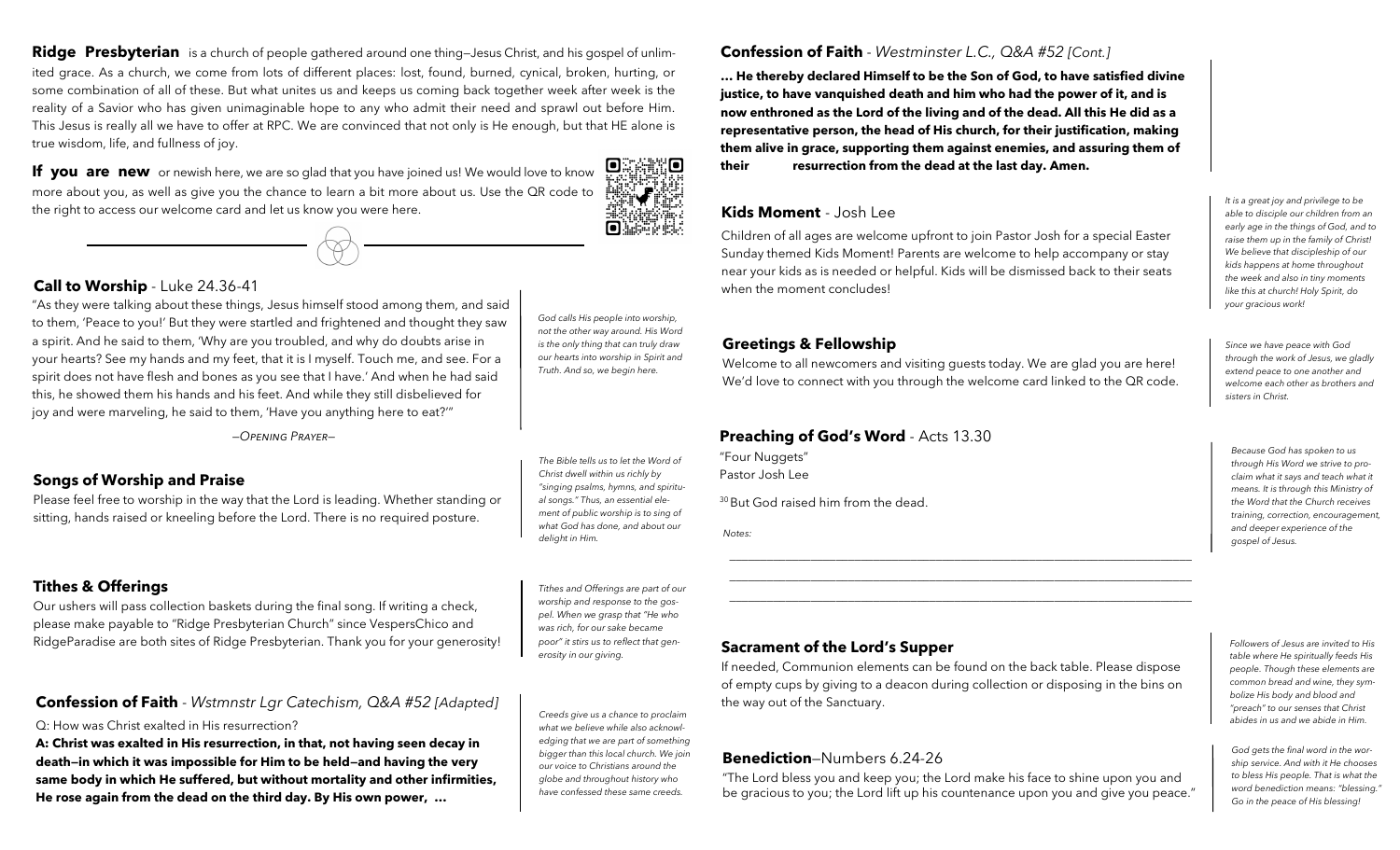### Power To Redeem

You take what is and You make it beautiful When love floods in we're restored forevermore

With breath that brings the dead to life With words that pierce the dark with light Only by the blood are we set free With mercy strong to carry shame And nail it to a tree You alone hold the power to redeem

No guilt competes with innocence crucified No grave can hold what Your grace has justified

(So) Rejoice O child of God (Oh) Lift your eyes to see With ev'ry morning light (Oh) Again we are redeemed

Oh You alone hold the power to redeem Oh You alone hold the power to redeem

CCLI Song # 7023313 Justin Ebach | Lauren Ashley Daigle | Paul Mabury

# In Christ Alone

In Christ alone my hope is found He is my light my strength my song This Cornerstone this solid Ground Firm through the fiercest drought and storm What heights of love what depths of peace When fears are stilled when strivings cease My Comforter my All in All Here in the love of Christ I stand

In Christ alone who took on flesh Fullness of God in helpless babe This gift of love and righteousness Scorned by the ones He came to save Till on that cross as Jesus died The wrath of God was satisfied For every sin on Him was laid Here in the death of Christ I live

There in the ground His body lay Light of the world by darkness slain Then bursting forth in glorious Day Up from the grave He rose again And as He stands in victory Sin's curse has lost its grip on me For I am His and He is mine Bought with the precious blood of Christ

No guilt in life no fear in death This is the power of Christ in me From life's first cry to final breath Jesus commands my destiny No power of hell no scheme of man Can ever pluck me from His hand Till He returns or calls me home Here in the power of Christ I'll stand

CCLI Song # 3350395 Keith Getty | Stuart Townend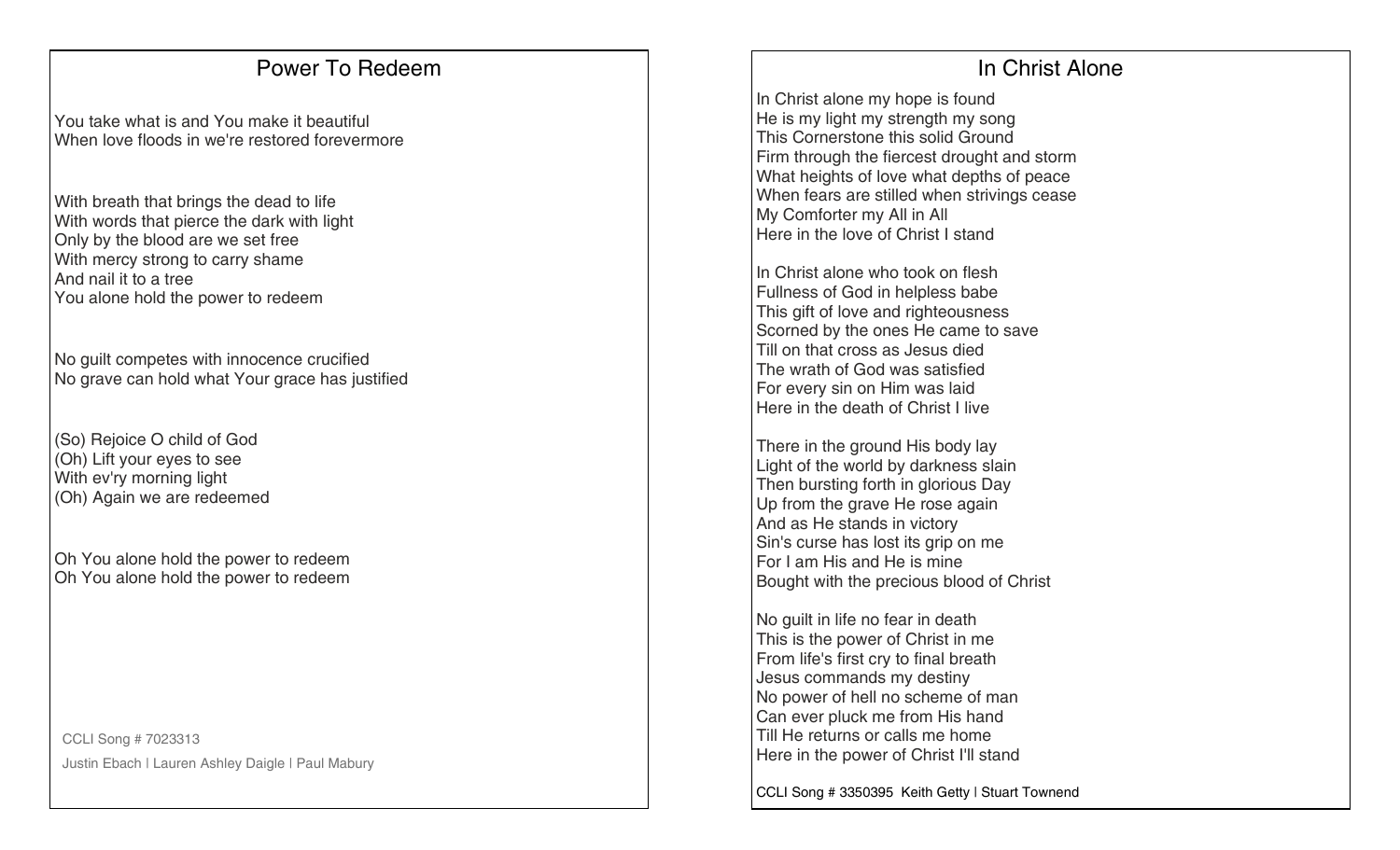# Crown Him With Many Crowns

Crown Him with many crowns The Lamb upon His throne Hark how the heav'nly anthem drowns All music but its own Awake my soul and sing Of Him who died for thee And hail Him as thy matchless King Thro' all eternity

Crown Him the Lord of love Behold His hands and side Rich wounds yet visible above In beauty glorified All hail Redeemer hail For Thou hast died for me Thy praise and glory shall not fail Thro'out eternity

Crown Him the Lord of life Who triumphed o'er the grave Who rose victorious in the strife For those He came to save His glories now we sing Who died and rose on high Who died eternal life to bring And lives that death may die

Crown Him the Lord of heav'n One with the Father known One with the Spirit thro' Him giv'n From yonder glorious throne To Thee be endless praise For Thou for us hast died Be Thou O Lord thro' endless days Adored and magnified

CCLI Song # 2762582 George Job Elvey | Godfrey Thring | Matthew Bridges | William David

# Forever (We Sing Hallelujah)

The moon and stars they wept The morning sun was dead The Savior of the world was fallen His body on the cross His blood poured out for us The weight of every curse upon Him

One final breath He gave As heaven looked away The Son of God was laid in darkness A battle in the grave The war on death was waged The power of hell forever broken

The ground began to shake The stone was rolled away His (perfect) (reckless) love could not be overcome Now death where is your sting Our resurrected King has rendered you defeated

Now forever He is glorified Forever He is lifted high And forever He is risen He is alive and He is alive

We sing hallelujah we sing hallelujah We sing hallelujah the Lamb has overcome

We sing hallelujah we sing hallelujah We sing hallelujah

And now death where is your sting Our resurrected King has overcome He's overcome oh

CCLI Song # 7001228 Brian Johnson | Christa Black Gifford | Gabriel Wilson | Jenn Johnson | Joel Taylor | Kari Jobe